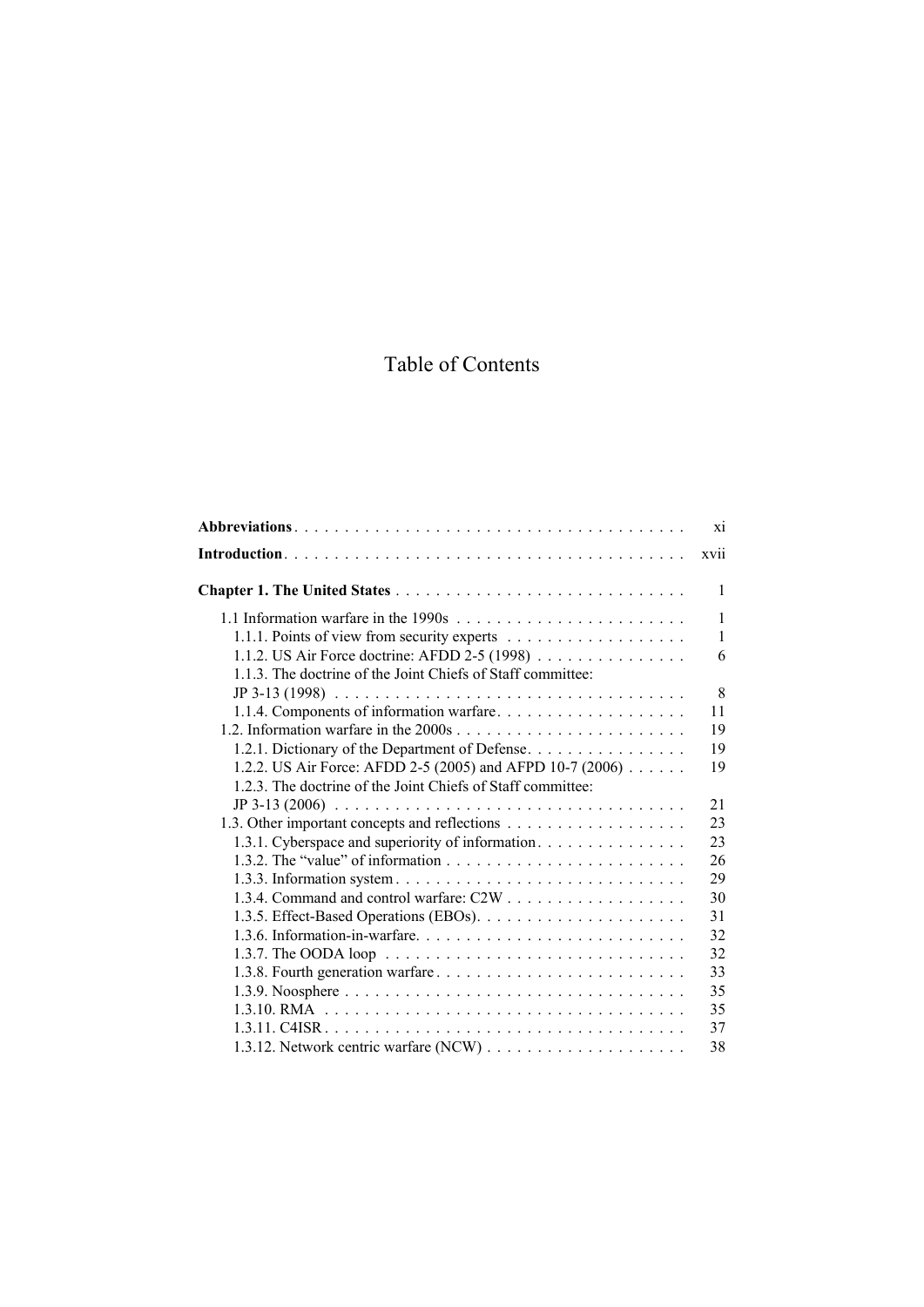vi Information Warfare

| 1.3.13. ISR: intelligence, surveillance, reconnaissance            | 39  |
|--------------------------------------------------------------------|-----|
|                                                                    | 40  |
|                                                                    | 40  |
|                                                                    | 41  |
|                                                                    | 41  |
|                                                                    | 42  |
|                                                                    | 44  |
|                                                                    | 50  |
|                                                                    |     |
|                                                                    | 53  |
| 2.1. The concept of "information warfare": a genesis.              | 54  |
| 2.1.1. General Wang Pufeng: one of the pioneers.                   | 54  |
|                                                                    | 56  |
| 2.1.3. Colonels Qiao Liang and Wang Xiangsui: out of bounds war.   | 57  |
| 2.1.4. General Dai Qingmin and Wang Baocun.                        | 62  |
| 2.1.5. General Niu Li, Colonel Li Jiangzhou and Major Xu Dehui     | 63  |
|                                                                    | 64  |
| 2.1.7. Sun Tzu and information warfare                             | 66  |
|                                                                    | 68  |
| 2.2. The American perspective on Chinese information warfare,      |     |
|                                                                    | 71  |
|                                                                    | 72  |
|                                                                    | 72  |
|                                                                    | 74  |
| 2.2.4. Why is China intensifying the modernization of its armies?. | 81  |
| 2.2.5. Technologies for army modernization.                        | 83  |
| 2.2.6. In search of interpretations: the concept of "shashoujian"  | 87  |
| 2.2.7. 2008 DoD report concerning Chinese military power           | 89  |
|                                                                    | 102 |
| 2.3.1. The assassin's mace against the strategy of the scorpion.   | 104 |
| 2.3.2. Cyber-attacks against Taiwan: psychological effects         | 104 |
|                                                                    | 106 |
|                                                                    |     |
|                                                                    | 109 |
|                                                                    | 109 |
| 3.1.1. Has India entered the age of information?                   | 110 |
|                                                                    | 111 |
| 3.2. Information warfare: development and adoption of the doctrine | 112 |
|                                                                    | 112 |
|                                                                    | 119 |
| 3.2.3. Adoption of the information warfare doctrine                | 121 |
| 3.3. Understanding attacks against Indian cyberspace               | 124 |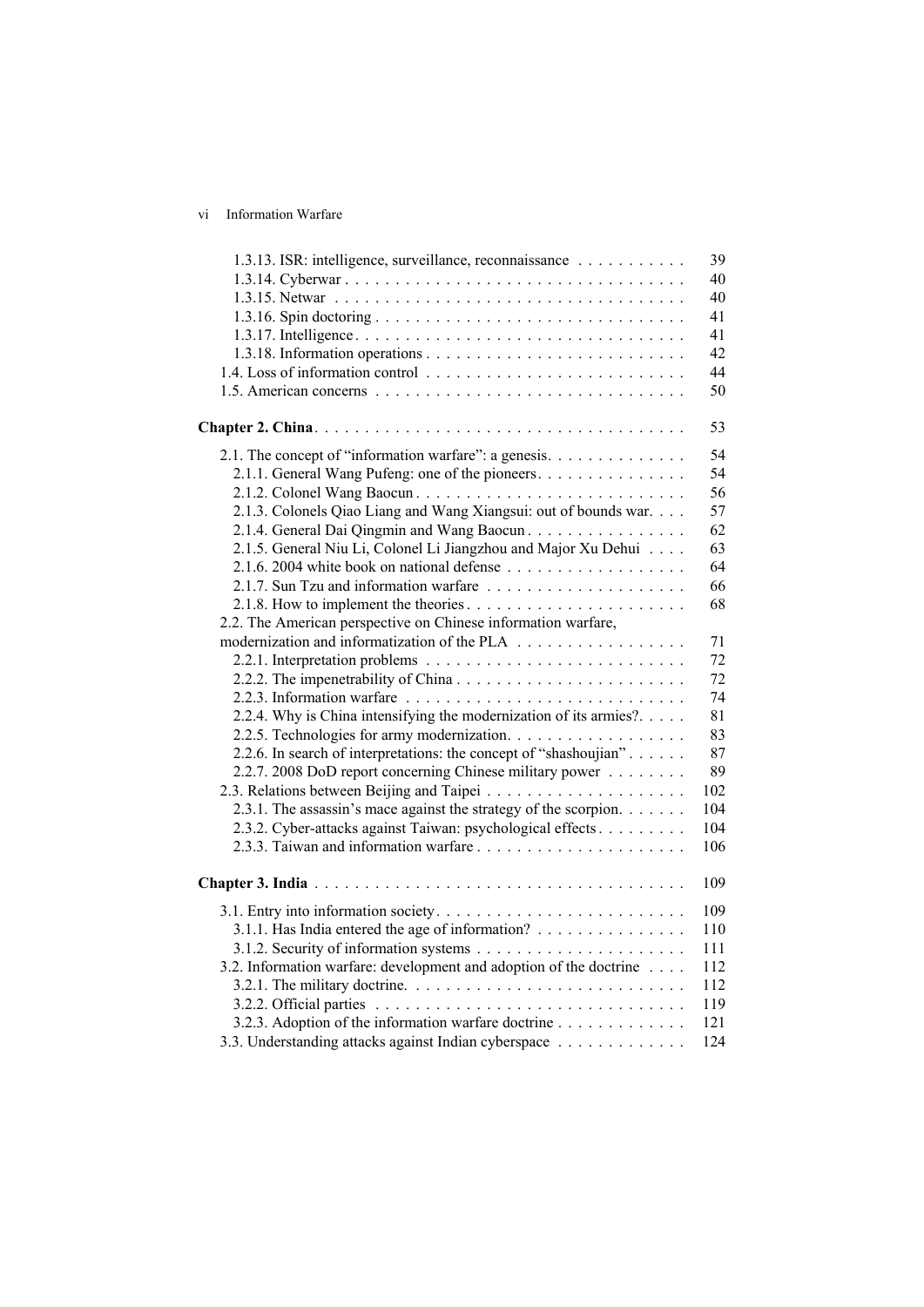|                                                                    | 124 |
|--------------------------------------------------------------------|-----|
| 3.3.2. Cyber crime or acts of aggression/acts of war?              | 129 |
|                                                                    | 132 |
|                                                                    | 133 |
|                                                                    | 133 |
|                                                                    | 133 |
| 4.1.2. Loss/theft of sensitive or confidential data                | 141 |
|                                                                    | 146 |
| 4.2.1. Relations between civilian and the military worlds          | 146 |
| 4.2.2. Cyber crime or act of information warfare?                  | 146 |
|                                                                    | 147 |
| 4.2.4. The challenges of non-traditional security                  | 147 |
| 4.3. Information warfare: a specific Japanese approach?            | 150 |
|                                                                    | 155 |
|                                                                    | 155 |
|                                                                    | 155 |
| 5.2. Doctrines and components of the "information warfare" concept | 161 |
| 5.2.1. The development of the Russian military                     | 162 |
|                                                                    | 168 |
| 5.2.3. Control of an individual's physical dimensions              | 170 |
| 5.3. Potential players of information warfare                      | 171 |
|                                                                    | 171 |
|                                                                    | 172 |
|                                                                    | 173 |
| 5.4. The Russia-Georgia conflict: new information warfare?         | 173 |
| 5.4.1. Operations in Russian and Georgian cyberspace               | 174 |
| 5.4.2. The introduction of "cyberwar" and "information warfare"    |     |
|                                                                    | 176 |
|                                                                    | 177 |
| 5.4.4. Isolated cyber attacks or information warfare operations?   | 185 |
|                                                                    | 187 |
|                                                                    | 191 |
|                                                                    | 191 |
|                                                                    | 193 |
|                                                                    | 194 |
|                                                                    | 195 |
|                                                                    | 195 |
|                                                                    | 196 |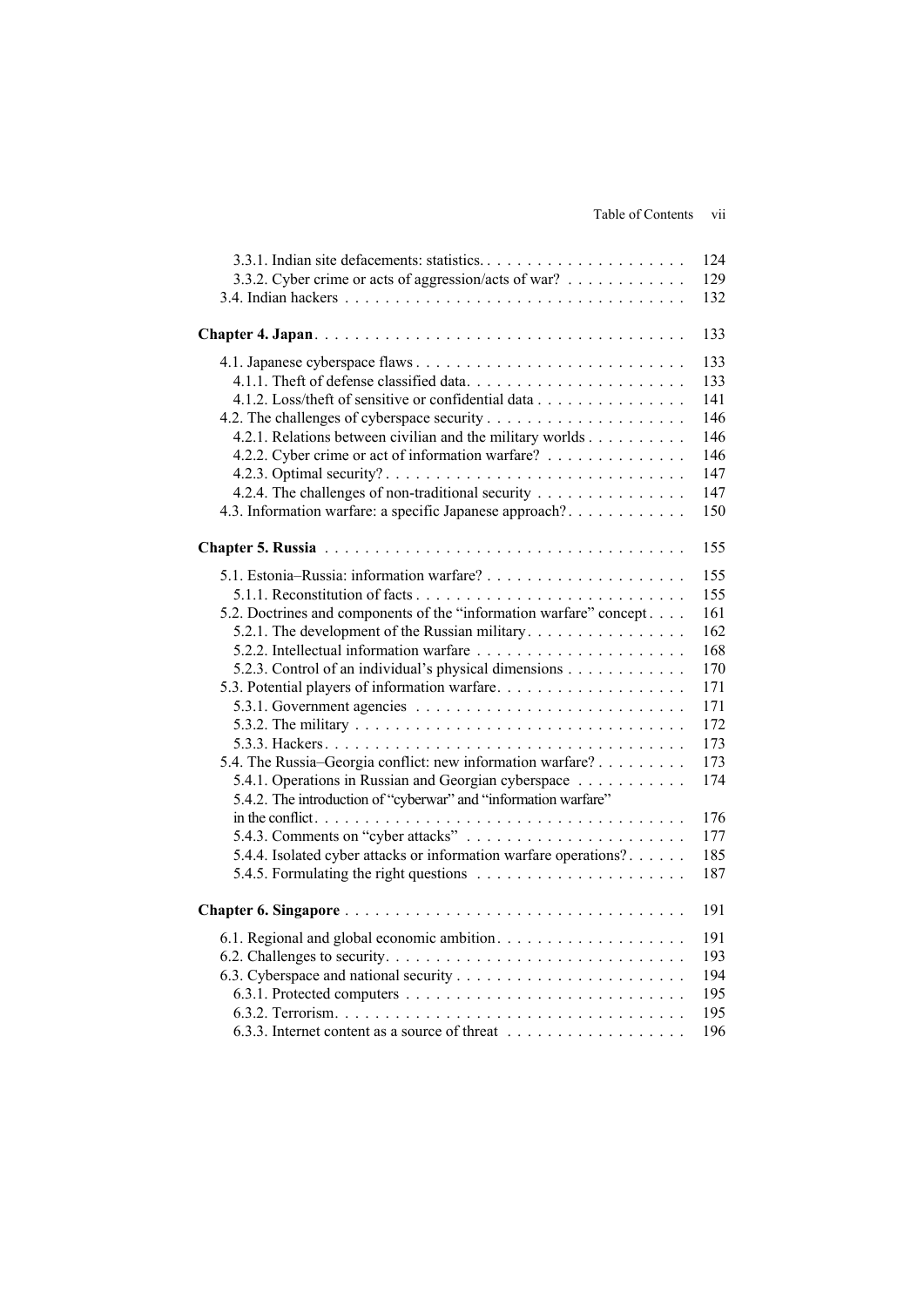## viii Information Warfare

|                                                                   | 198 |
|-------------------------------------------------------------------|-----|
| 6.4. Singapore armed forces in the information age                | 200 |
|                                                                   | 200 |
| 6.4.2. IKC2: Singapore's version of network centric warfare       | 201 |
|                                                                   | 202 |
|                                                                   | 202 |
|                                                                   | 204 |
|                                                                   | 205 |
| 6.6. International cooperation and cyberspace protection          | 205 |
| Chapter 7. Identifying Aggressors and Acts of Aggression          | 209 |
|                                                                   | 214 |
|                                                                   | 215 |
|                                                                   | 219 |
|                                                                   | 220 |
| 7.1.4. South Korea: KrCERT/CC 2005 report.                        | 221 |
| 7.2. Attacks against personal information and information warfare | 224 |
| 7.2.1. Characteristics of attacks against personal information    | 224 |
|                                                                   | 238 |
| 7.2.3. Attacks against personal data as a method of aggression.   | 239 |
|                                                                   | 241 |
|                                                                   | 241 |
|                                                                   | 243 |
| 7.3.3. being able to define the origin of attacks with accuracy?  | 243 |
|                                                                   | 244 |
|                                                                   | 247 |
|                                                                   | 249 |
|                                                                   | 250 |
|                                                                   | 250 |
| 7.6. Understanding the possible strategies of attackers           | 252 |
|                                                                   | 252 |
|                                                                   | 253 |
|                                                                   | 254 |
| 7.6.4. Open source models as a guerilla warfare model             | 255 |
| 7.6.5. Psychological maneuvers or how to lie on a grand scale     | 256 |
| 7.6.6. The role of Internet sites in information warfare          | 262 |
|                                                                   | 262 |
| 7.6.8. Website defacement and semantic attacks                    | 263 |
|                                                                   | 266 |
| 7.6.10. Use of web applications by insurgents.                    | 273 |
| 7.6.11. Questioning the relations between political context       |     |
|                                                                   | 275 |